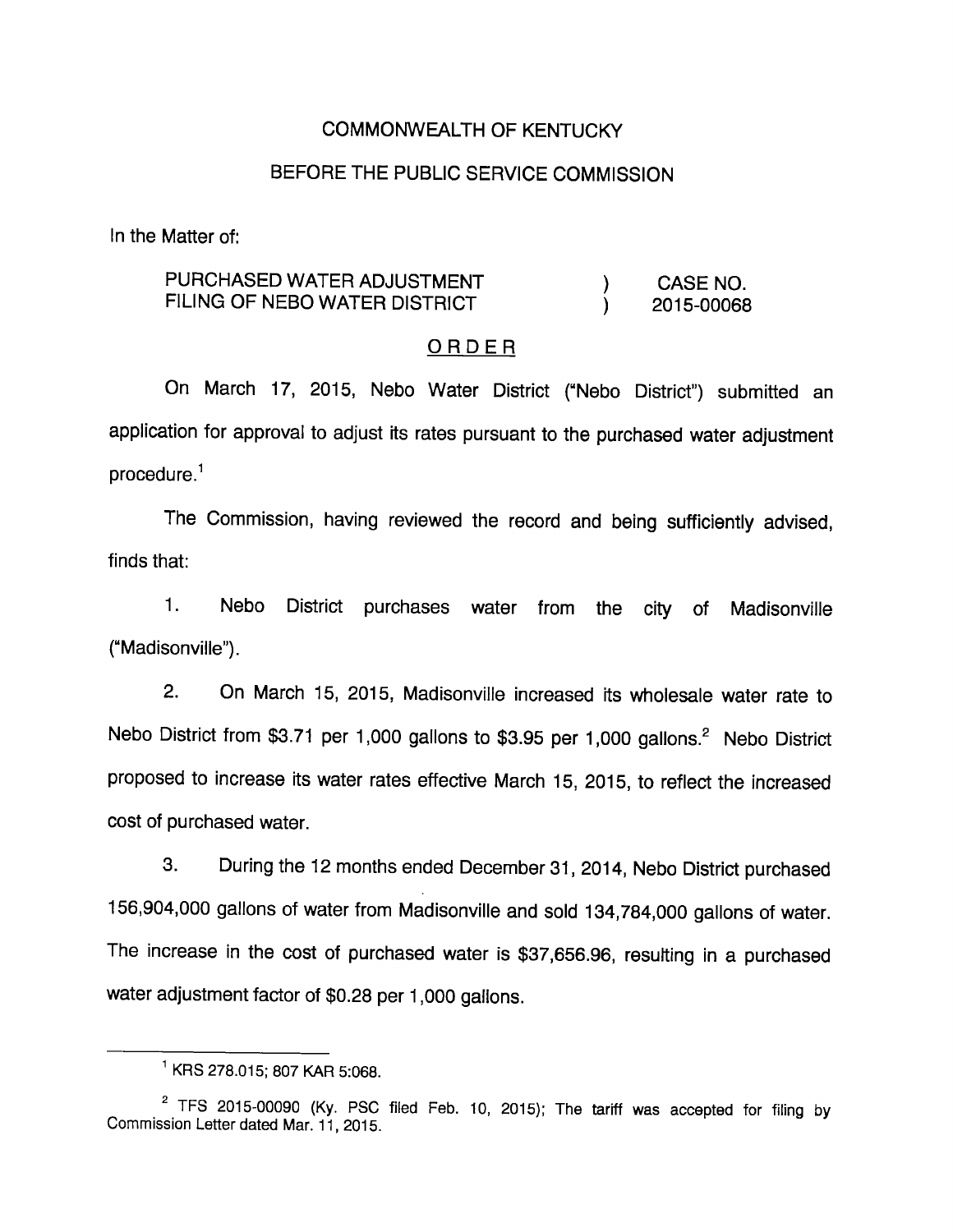4. The purchased water adjustment factor of \$0.28 per 1,000 gallons, as calculated in Appendix A to this Order, is fair, just, and reasonable and should be approved.

5. The rates as set forth in Appendix B to this Order are fair, just, and reasonable and should be approved for water service rendered on and after March 15, 2015.

IT IS THEREFORE ORDERED that:

1. The purchased water adjustment factor of \$0.28 per 1,000 gallons is approved.

2. Nebo District's proposed rates are approved for services rendered on and after March 15, 2015.

3. Within 20 days of the date of this Order, Nebo District shall file with the Commission, using the Commission's electronic Tariff Filing System, revised tariff sheets showing the rates approved herein.

By the Commission



ATTEST:

 $AT = 1$ 

Executive Director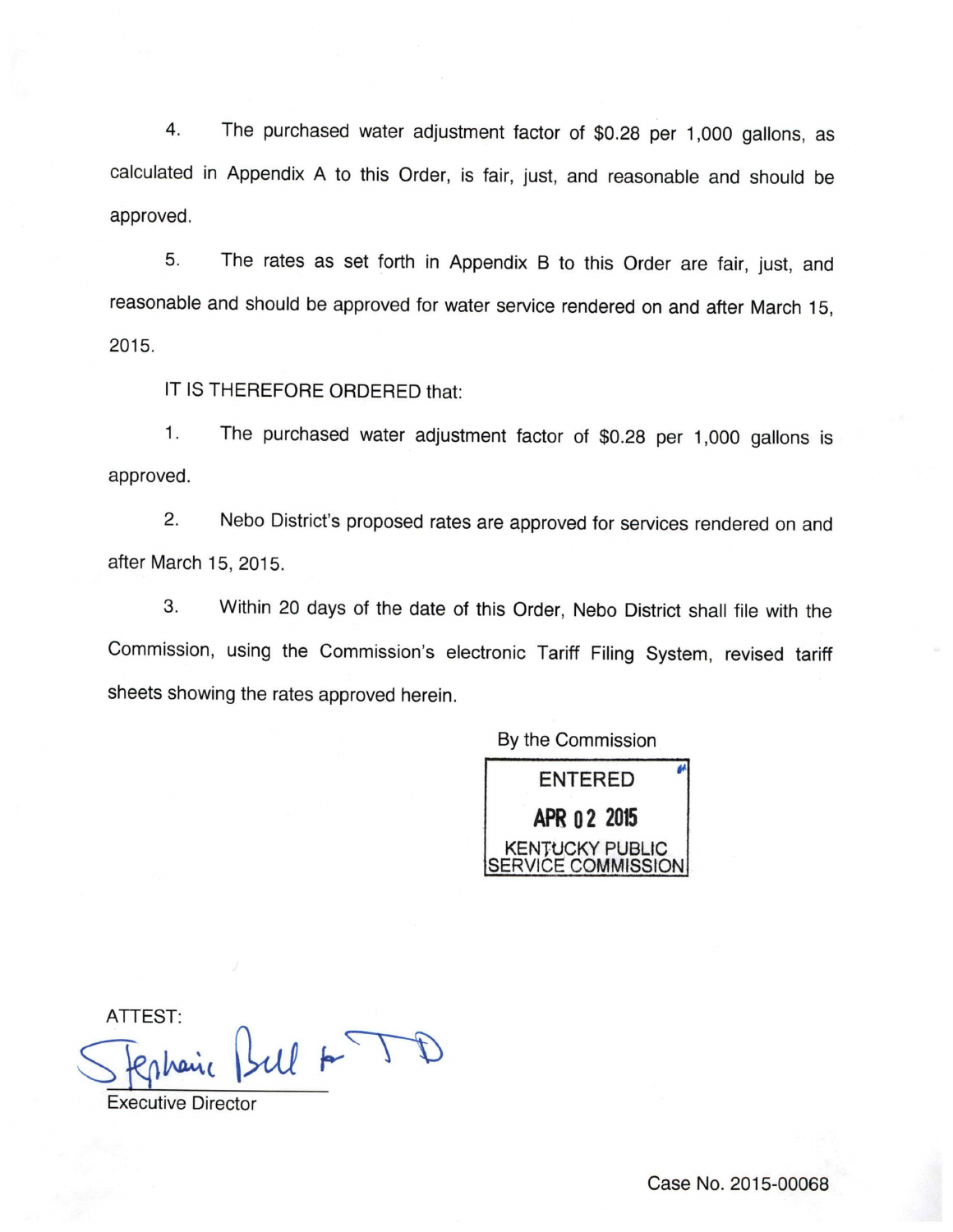## APPENDIX A

 $\hat{\mathbf{v}}$ 

# APPENDIX TO AN ORDER OF THE KENTUCKY PUBLIC SERVICE COMMISSION IN CASE NO. 2015-00068 DATED **APR 0 2 2015**

| Madisonville                                          | <b>New Rate</b>                             | <b>Base Rate</b>                            |
|-------------------------------------------------------|---------------------------------------------|---------------------------------------------|
| Purchases in gallons<br>Volumetric rate               | 156,904,000<br>\$3.95/1,000<br>\$619,770.80 | 156,904,000<br>\$3.71/1,000<br>\$582,113.84 |
|                                                       | Increased water cost                        | \$37,656.96                                 |
| Increased water cost<br>Divided by gallons sold/1,000 | \$                                          | \$37,656.96<br>134,784,000<br>0.2793        |
| Purchased water adjustment factor                     |                                             | \$0.28 per 1,000 gallons                    |

 $\cdot$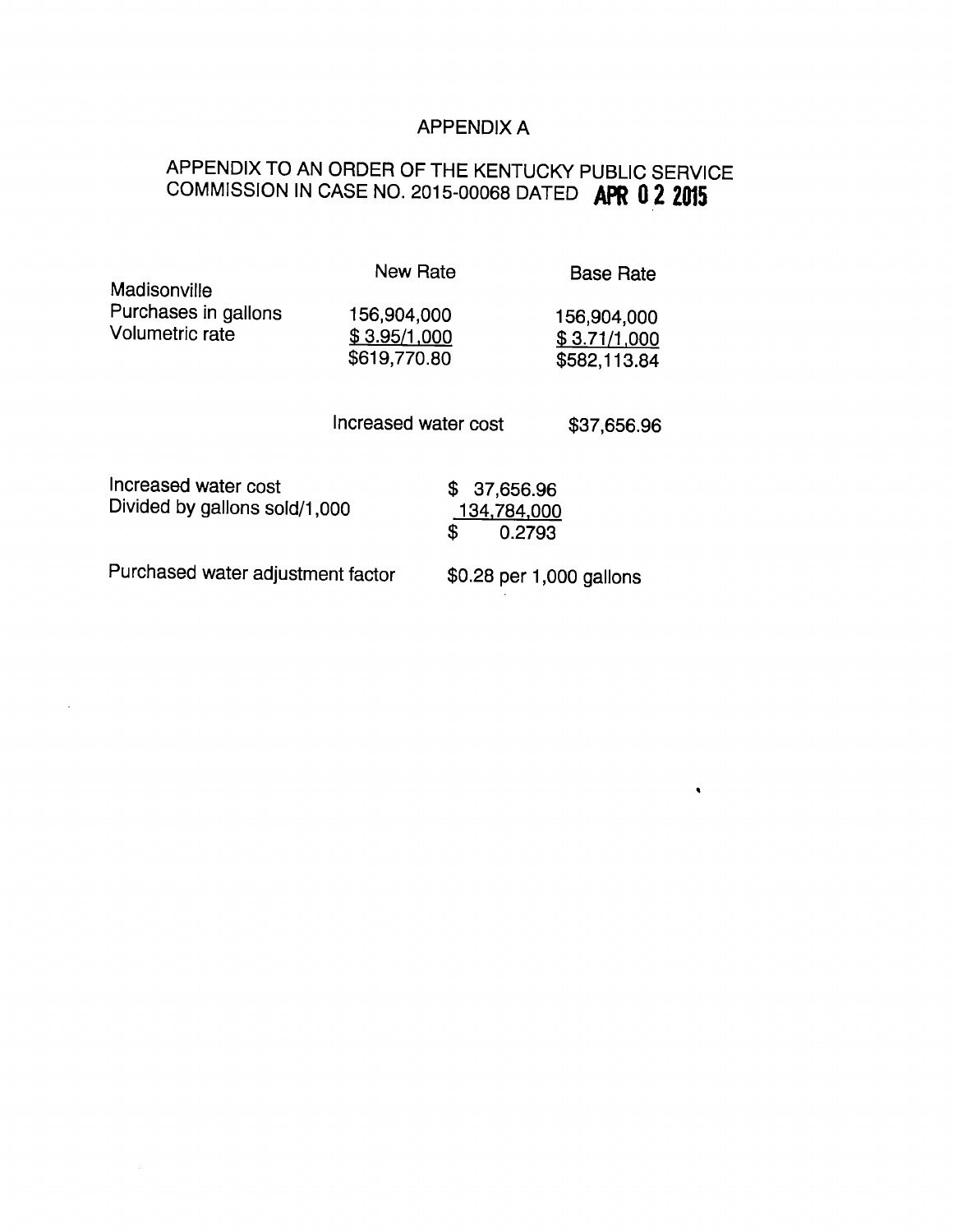### APPENDIX B

## APPENDIX TO AN ORDER OF THE KENTUCKY PUBLIC SERVICE COMMISSION IN CASE NO. 2015-00068 DATED APR 0 2 2015

The following rates and charges are prescribed for the customers in the area served by Nebo Water District. All other rates and charges not specifically mentioned herein shall remain the same as those in effect under authority of the Commission prior to the effective date of this Order.

#### Monthly Water Rates

## 5/8- X 3/4-Inch Meter First 2,000 Gallons Next 2,000 Gallons Next 6,000 Gallons Next 10,000 Gallons Over 20,000 Gallons 1-Inch Meter First 4,000 Gallons Next 6,000 Gallons Next 10,000 Gallons Over 20,000 Gallons 1 1/2-Inch Meter First 10,000 Gallons Next 10,000 Gallons Over 20,000 Gallons 2-Inch Meter First 20,000 Gallons Over 20,000 Gallons

3-Inch Meter First 30,000 Gallons Over 30,000 Gallons

4-Inch Meter First 50,000 Gallons Over 50,000 Gallons

- \$ 19.35 Minimum Bill 7.88 per 1,000 Gallons 7.43 per 1,000 Gallons 7.00 per 1,000 Gallons 6.55 per 1,000 Gallons
- \$ 35.11 Minimum Bill 7.43 per 1,000 Gallons 7.00 per 1,000 Gallons 6.55 per 1,000 Gallons
- \$ 79.69 Minimum Bill 7.00 per 1,000 Gallons 6.55 per 1,000 Gallons
- \$ 149.69 Minimum Bill 6.55 per 1,000 Gallons
- \$ 214.89 Minimum Bill 6.55 per 1,000 Gallons
- \$ 345.69 Minimum Bill 6.55 per 1,000 Gallons